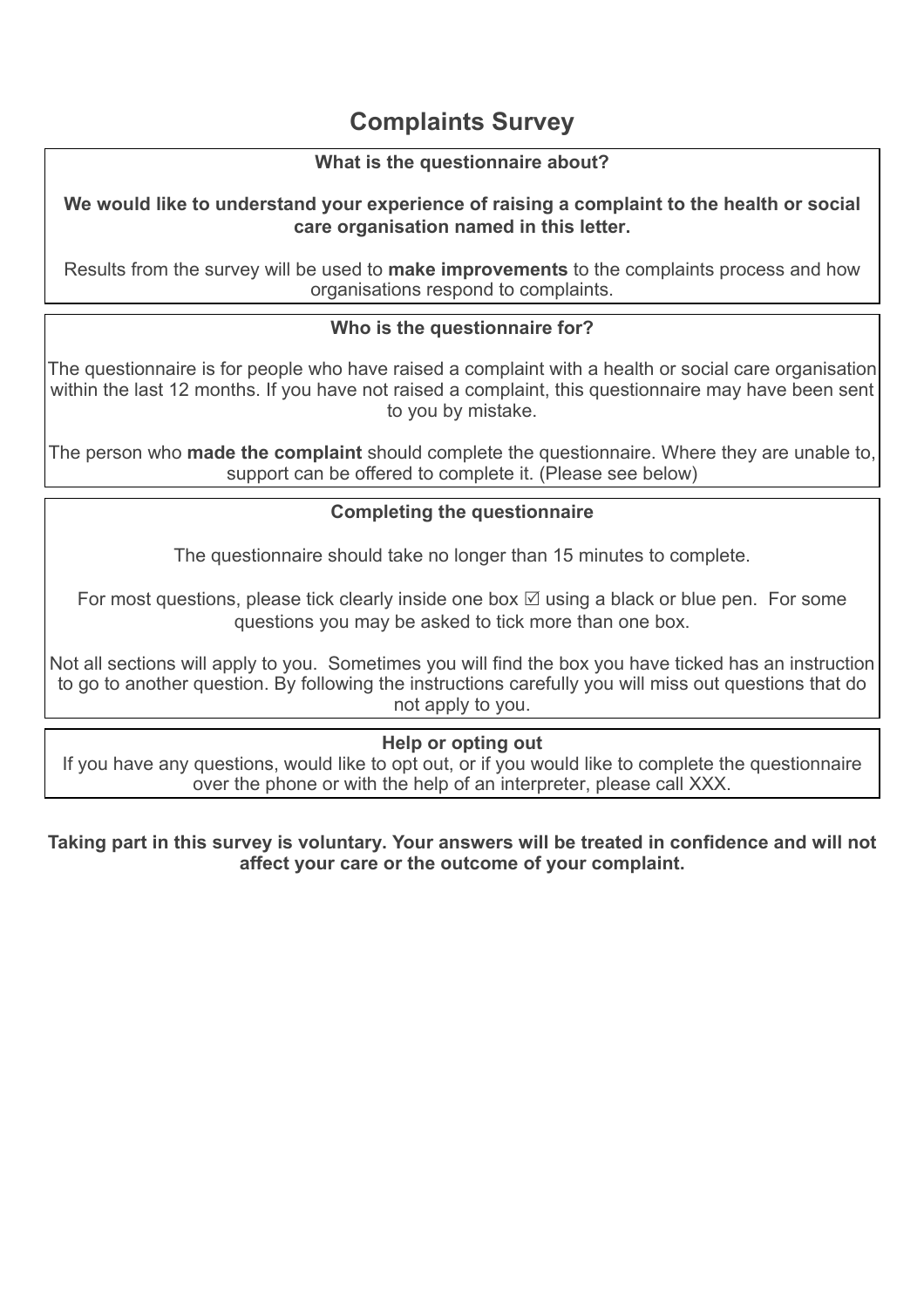### **SECTION 1: CONSIDERING A COMPLAINT**

N.B: If you have taken your complaint **further**, please think about the **initial** complaint that you made to the organisation.

Q1 Where did you get the initial information on how to make your complaint?

| Leaflet/ Poster at the organisation |    |
|-------------------------------------|----|
| Leaflet/ Poster from elsewhere      | 12 |
| I spoke to a member of staff        | 3  |
| I spoke to a health complaints      |    |
| Organisation website                | 5  |
| I already knew how to make a        |    |
|                                     |    |
| If other, please<br>describe        |    |

# **SECTION 2: MAKING A COMPLAINT**

Q2 Did you feel that you were taken seriously when you **first** raised your complaint?

Q3 Was this your first attempt to make this complaint?

| No. I had tried to make it<br>somewhere else or with $\vert$  2 |          |
|-----------------------------------------------------------------|----------|
| someone else first                                              | Go to Q4 |

Q4 If this was not your first attempt to make this complaint, please describe where and how you first tried to make your complaint:

Q5 When you **made** your complaint, were you made aware of the support available to you from another organisation e.g. advocate?

| Yes, but I did not find this useful $\ldots$   $\vert$ 2             |
|----------------------------------------------------------------------|
| Yes, but I did not want or need this $\Box$ <sup>3</sup>             |
| No, but I would have liked this $\ldots \ldots \square$ <sup>4</sup> |
| No, but I did not want or need this $\dots$   $\vert$ <sup>5</sup>   |
|                                                                      |

Q6 How did you make **or** how were you advised (by the organisation) to make your complaint?

|                                 | 2 |
|---------------------------------|---|
|                                 | 3 |
| By completing a form or leaflet |   |
| Face-to-face discussion         | 5 |
| Through a complaints advocate   | 6 |
| Other                           |   |
| If other, please<br>describe    |   |

Q7 Was this your preferred method of making your complaint?

| No, and this was a problem for me $\Box$ <sup>3</sup> |  |
|-------------------------------------------------------|--|

Q8 Did you find it easy to make your complaint?

| Yes, to some extent $\vert$ $\vert^2$ Go to Q10 |  |
|-------------------------------------------------|--|
|                                                 |  |

Q9 Why did you feel it was not easy to make your complaint?

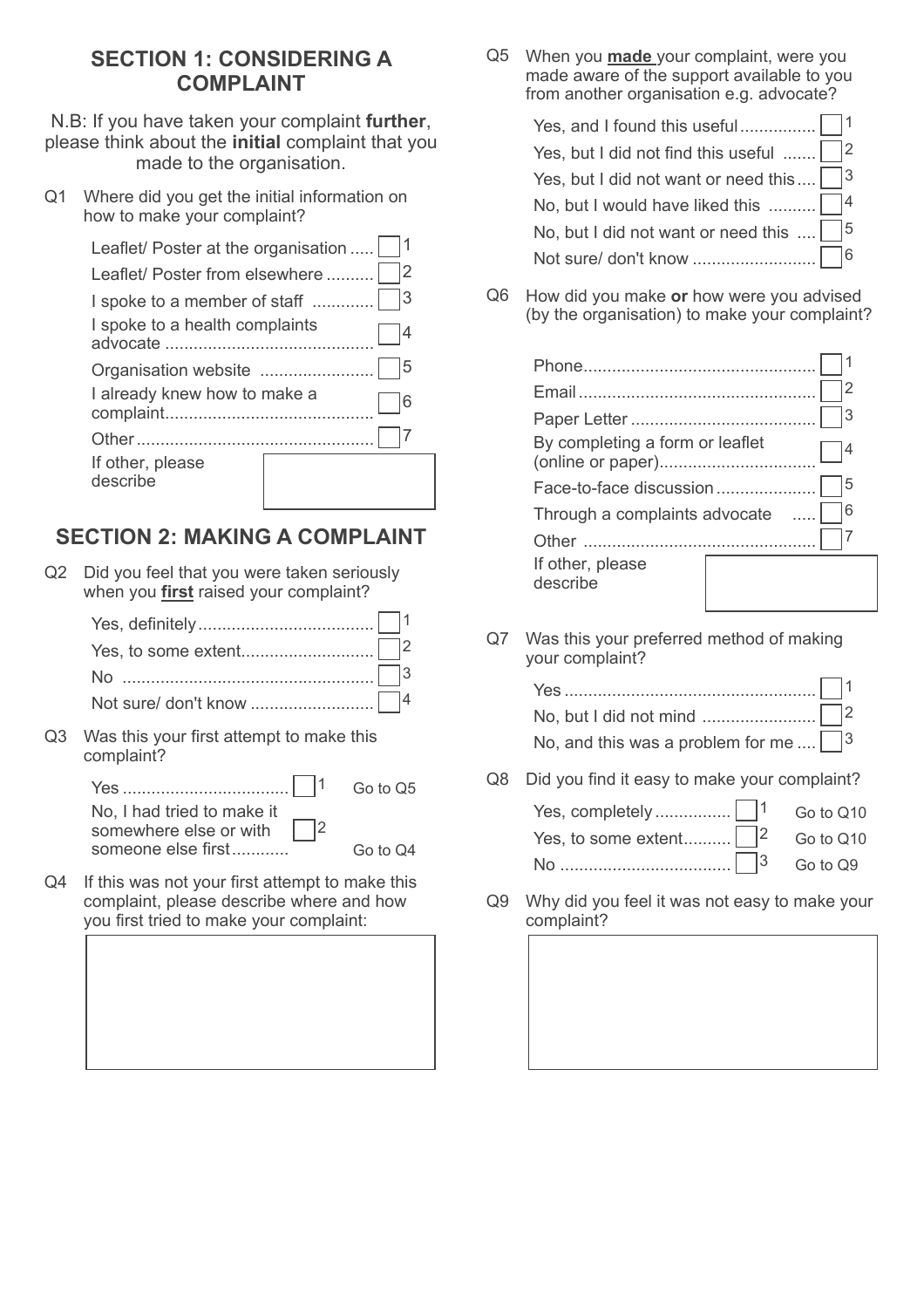Q10 Did you feel confident that future care would not be affected negatively **by making a complaint**?

### **SECTION 3: ACKNOWLEDGEMENT OF COMPLAINT**

Q11 Did you feel you received an acknowledgement within an acceptable time?

> N.B. This does not include automated online responses.

| I did not receive an |  |
|----------------------|--|
|                      |  |
|                      |  |

Q12 Were you offered a discussion about your complaint?

| Yes, and I wanted this $\begin{vmatrix} 1 & \text{Go to Q13} \\ 1 & \text{Go to Q13} \end{vmatrix}$ |           |
|-----------------------------------------------------------------------------------------------------|-----------|
| Yes, but I did not                                                                                  | Go to Q14 |
| No, but I did not need this $\frac{1}{3}$ Go to Q14                                                 |           |
| No, but I would have liked $\Box$ 4                                                                 | Go to Q14 |

Q13 Was this discussion at a time of your choice?

| No, and this was a problem for me $\Box^3$ |  |
|--------------------------------------------|--|

Q14 Were you informed of a timescale for responding to your complaint?

| Yes, and I was satisfied with this $\Box$ <sup>1</sup> |  |
|--------------------------------------------------------|--|
| Yes, but I was not satisfied with this $\sqrt{2}$      |  |
|                                                        |  |
|                                                        |  |
|                                                        |  |

Q15 Did the organisation summarise the main points of your complaint?

| Yes, but these were not correct $\Box$ 2 |  |
|------------------------------------------|--|
|                                          |  |
|                                          |  |

Q16 Was your complaint about more than one **organisation**?

|  | Go to Q17 |
|--|-----------|
|  | Go to Q19 |

Q17 Did you feel these organisations worked well together to manage your complaint?

| Yes, definitely $\ldots$ $\begin{bmatrix} 1 & 60 & 0 & 19 \\ 0 & 0 & 0 & 0 & 0 \end{bmatrix}$ |  |
|-----------------------------------------------------------------------------------------------|--|
|                                                                                               |  |
|                                                                                               |  |

Q18 Why did you feel that these organisations did not work well together?

## **SECTION 4: STAYING INFORMED**

Q19 Did you have a single point of contact at the organisation(s) you complained to who you could approach if you had any questions?

| No, but I would have liked this $\Box$ 2                         |  |
|------------------------------------------------------------------|--|
| No, but I did not want or need this $\ldots$ $\Box$ <sup>3</sup> |  |

Q20 Did you feel that you were updated **enough** about what was happening to your complaint?

| I did not receive any |           |
|-----------------------|-----------|
| updates               | Go to Q22 |
|                       | Go to Q21 |
|                       | Go to Q21 |
|                       | Go to Q21 |
| Don't know/ cant      |           |
| remember              | Go to Q21 |

Q21 If you received updates about your complaint before you received the outcome, did you feel that these were personal to you and your complaint?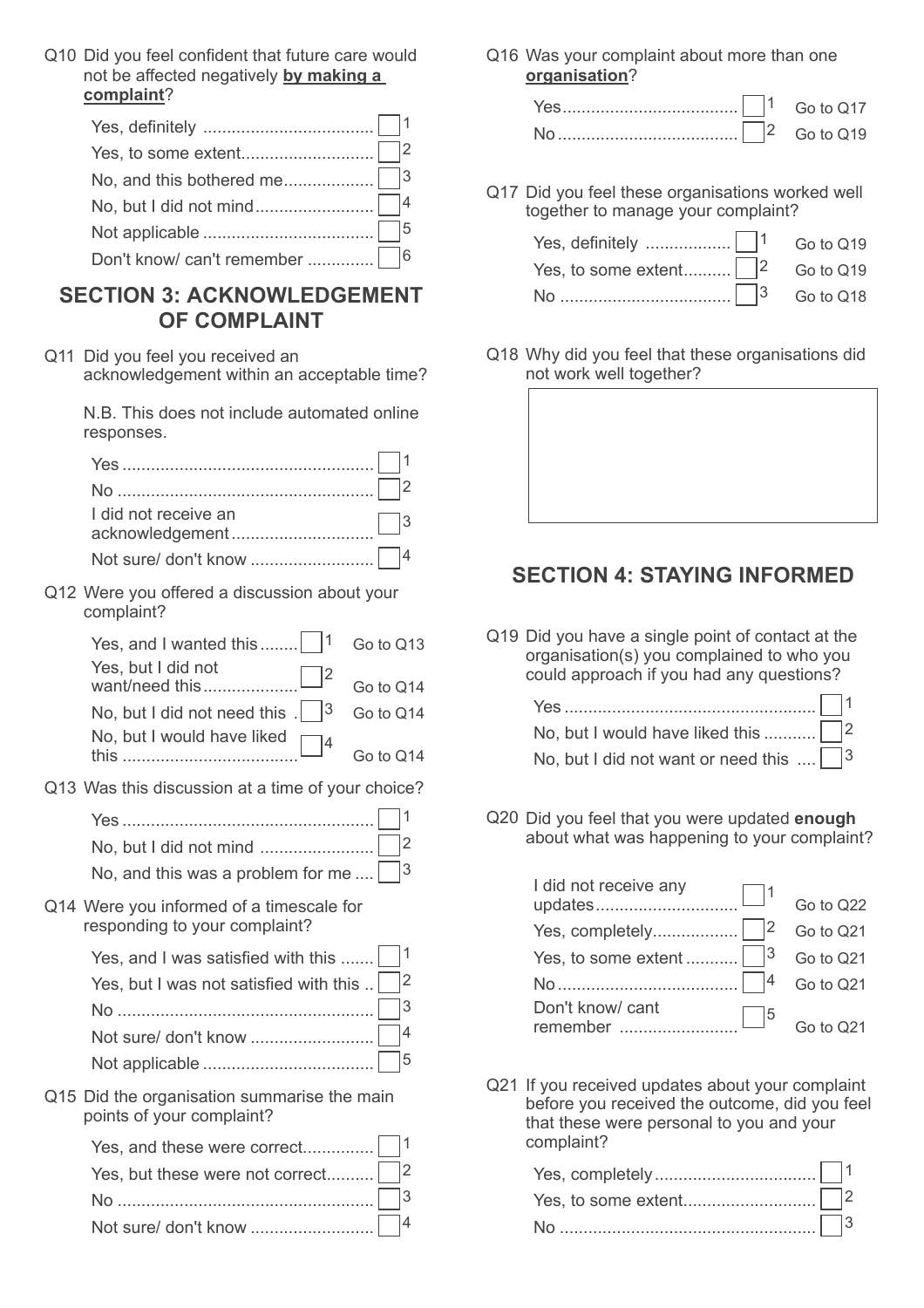## **SECTION 5: RECEIVING THE OUTCOME**

If you have not yet received the outcome of your complaint, please go to Section 6: Reflecting on the Experience

Q22 Did you receive the outcome of your complaint within the given timescales?

Q23 If it took longer than **six months** to receive the outcome of your complaint, did you receive an explanation for this in writing?

| It did not take six months or longer to<br>receive the response to my |  |
|-----------------------------------------------------------------------|--|
| Yes, I received this in writing<br>(including email)                  |  |
| Yes, I received this in another format. $ $   3                       |  |
|                                                                       |  |
| Don't know/ can't remember                                            |  |

Q24 In what format did you receive the outcome of your complaint? (Please tick ALL boxes that apply)

| Face-to-face meeting         |  |
|------------------------------|--|
|                              |  |
| If other, please<br>describe |  |

Q25 Did you feel that this was the right format for the outcome of your complaint?

Q26 Was the outcome of your complaint explained to you in a way that you could understand?

| No $\ldots$ $\Box$ 3 |  |
|----------------------|--|

Q27 Did you feel that the response you received addressed the points you raised in your complaint?

| $\sim$ $\sim$                                                                                                                                                                                                                                                                                             |           |
|-----------------------------------------------------------------------------------------------------------------------------------------------------------------------------------------------------------------------------------------------------------------------------------------------------------|-----------|
| Q28 Did you seek an additional response for the<br>points that were not addressed?                                                                                                                                                                                                                        |           |
| No, none of the points $\begin{vmatrix} 4 & 60 & 0 & 0 & 0 \\ 0 & 0 & 0 & 0 & 0 \\ 0 & 0 & 0 & 0 & 0 \\ 0 & 0 & 0 & 0 & 0 \\ 0 & 0 & 0 & 0 & 0 \\ 0 & 0 & 0 & 0 & 0 \\ 0 & 0 & 0 & 0 & 0 \\ 0 & 0 & 0 & 0 & 0 \\ 0 & 0 & 0 & 0 & 0 \\ 0 & 0 & 0 & 0 & 0 \\ 0 & 0 & 0 & 0 & 0 \\ 0 & 0 & 0 & 0 & 0 & 0 \\$ |           |
| Yes, a few of the points $\begin{vmatrix} 3 & 6 \\ 0 & 1 \end{vmatrix}$ Go to Q28                                                                                                                                                                                                                         |           |
| Yes, most of the points $\vert \vert^2$                                                                                                                                                                                                                                                                   | Go to Q28 |
|                                                                                                                                                                                                                                                                                                           |           |

| No $\ldots$ $\Box$ 2 |  |
|----------------------|--|
|                      |  |

Q29 Were you satisfied with the outcome of your complaint?

Q30 Were you satisfied with the recommendations in response to your complaint?

| I did not receive any |
|-----------------------|
|                       |

Q31 Were you made aware of your right to take your complaint further if you were not completely satisfied with the outcome **and/or**  the recommendations?

| Yes, by the organisation I                          |  |
|-----------------------------------------------------|--|
| Yes, but not by the organisation I                  |  |
| Yes, by both the organisation and<br>another source |  |
| No.                                                 |  |

Q32 Did you feel that your complaint was handled professionally by the **organisation you complained to**?

| Yes, to some extent $\sqrt{2}$ Go to Q33 |  |
|------------------------------------------|--|
|                                          |  |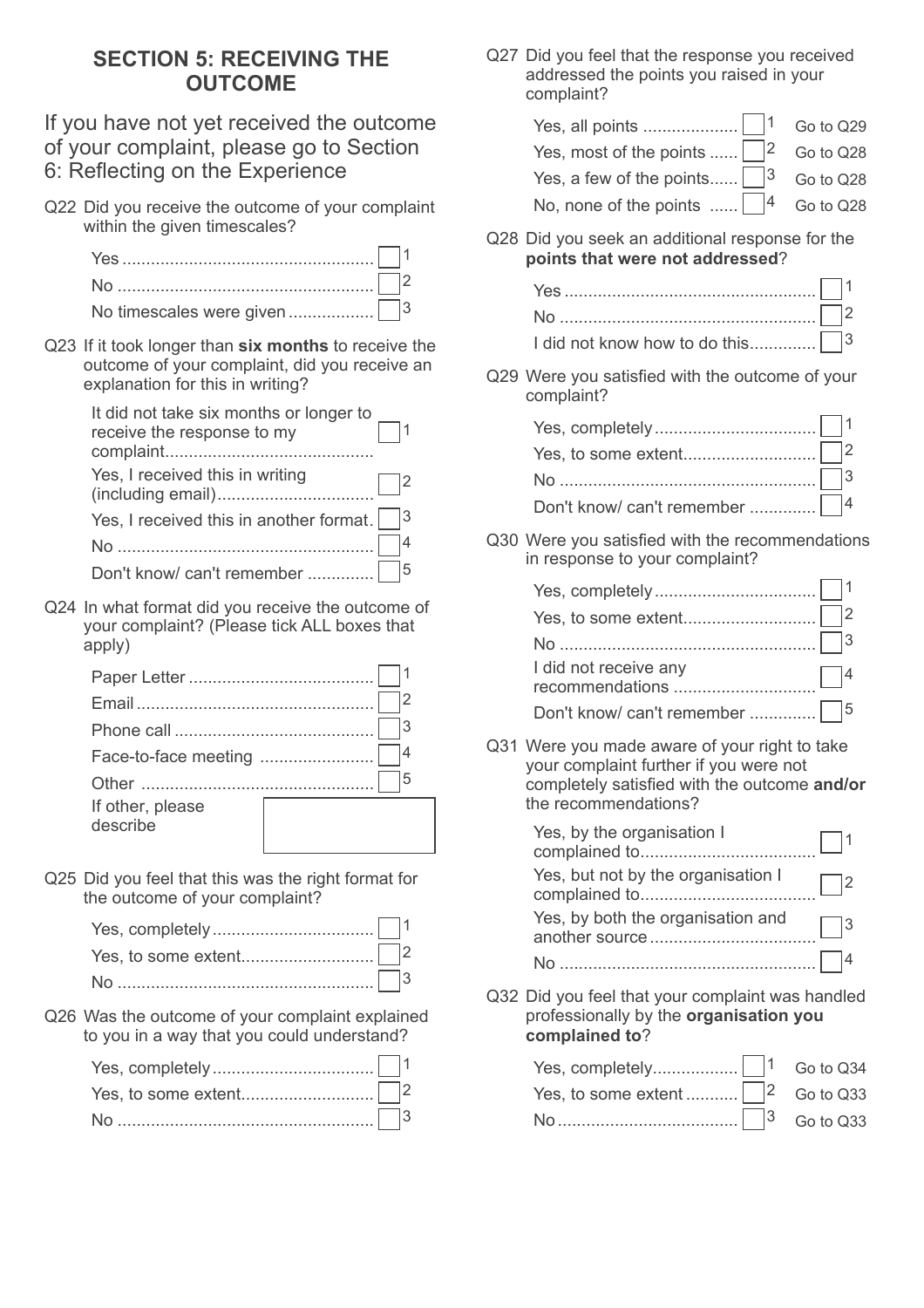Q33 Why did you feel that your complaint was not handled completely professionally?

### **SECTION 6: REFLECTING ON THE EXPERIENCE**

Q34 Do you feel that as a result of **making a complaint** your care (or the care of the person on behalf of whom you complained) has been affected?

| Yes, it has made the care<br>better                                  | Go to Q35  |
|----------------------------------------------------------------------|------------|
| Yes, it has made the care<br>WOrse                                   | Go to Q35  |
| 3                                                                    | Go to Q36  |
| Care has not been<br>received from this<br>organisation since making |            |
| my complaint                                                         | Go to 0.36 |

Q35 Please tell us how making the complaint affected the care received:

> If you would like a response from the organisation about this issue, please leave your contact details below. (N.B. This will mean that your responses in this questionnaire may be identifiable)



Q36 If you felt you needed to, would you complain to or about this organisation again?

Q37 Why do you feel you wouldn't complain to/ about this organisation again?

Q38 Did you receive any explanation of how your complaint would be used to improve services?

| No, but I would have liked this  14 |  |
|-------------------------------------|--|
|                                     |  |

## **SECTION 7: ABOUT YOU**

- *These questions should be answered about the person who made the complaint*
- Q39 How old are you (in years)?
- Q40 How would you describe your gender?

Q41 Is your gender identity the same as the gender you were given at birth?

| No $\sim$ 2 |  |
|-------------|--|
|             |  |

Q42 What is your religion?

| Christian (including Church of<br>England, Catholic, Protestant, and<br>other Christian denominations) | l3 |
|--------------------------------------------------------------------------------------------------------|----|
|                                                                                                        |    |
|                                                                                                        | 5  |
|                                                                                                        |    |
|                                                                                                        |    |
|                                                                                                        | l8 |
|                                                                                                        | 9  |